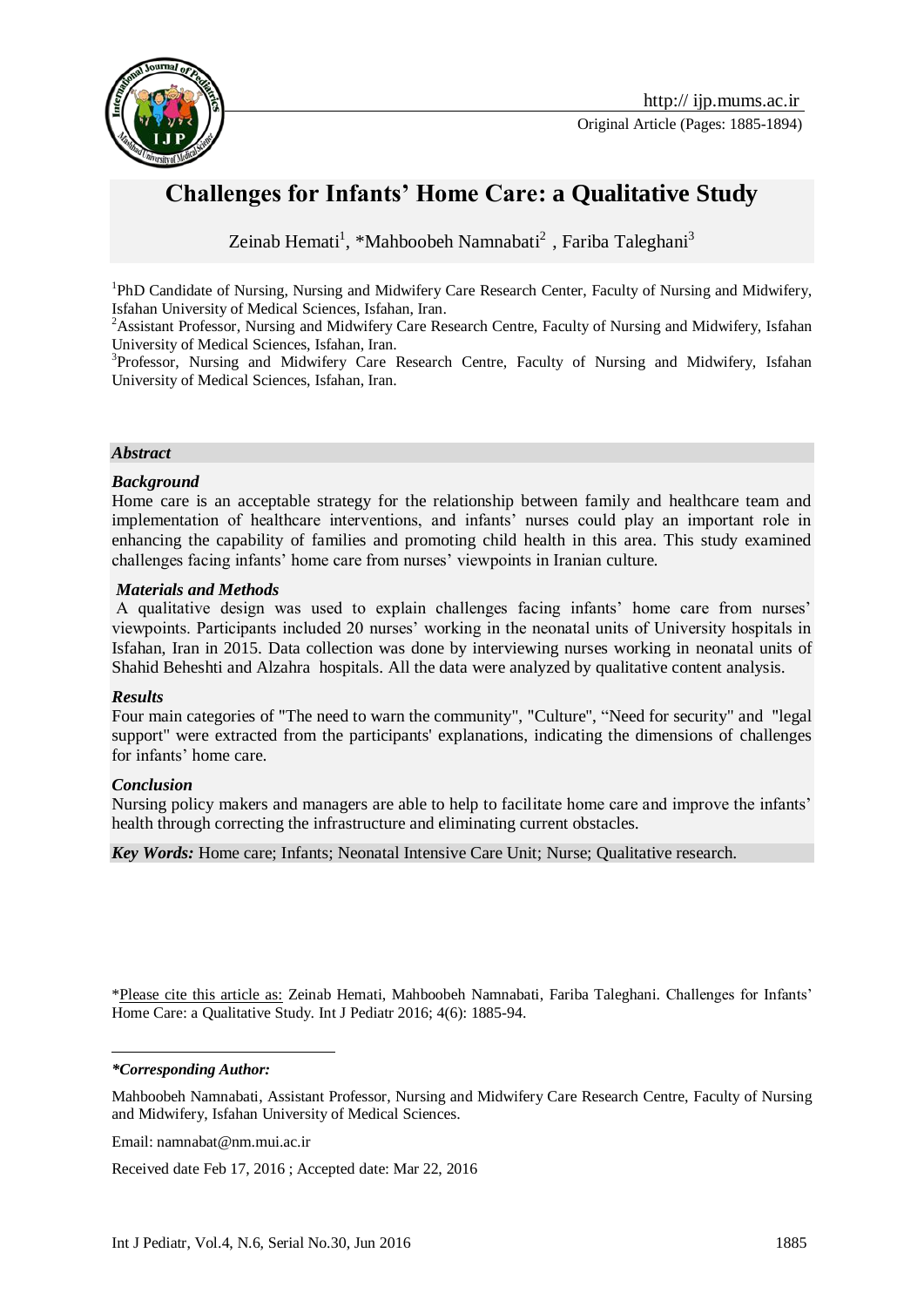# **1- INTRODUCTION**

Family visit and working in the community is both a privilege and an advantage. In this environment, a nurse is placed within the most intimate space of an individual as a human (1). Home care and family visits, purposeful interaction, and effective strategies at home are aimed to promote and maintain the health of the patient and family, through which healthcare education can be transferred into the home(2). Recently in developed countries, the families' willingness to do early discharge of infant and to continue its care at home has grown thanks to the promotion of their capabilities, increase in their knowledge of diseases, and the development of medical technology leading to more effective therapeutic approaches(3). The program of infants' home care is aimed to promote the health and to facilitate the process of infants' growth and development through training nurses (4). Also, the purposes of home care may include family's support for providing security for infant, proper feeding, provision of environmental stimuli, family communication with healthcare providers, etc (5).

Continuation of care at home can improve mothers' health behaviors, increase duration of breast feeding, and reduce the costs associated with treatment (6). Infants' home care interventions can reduce 30-60% of infants' mortality (7).

In this regard, findings of a study demonstrated, 74% of the infants who received home care by a nurse were completely breastfed compared to the control group (8). Moreover findings of another study indicated that, home care can play an important role in the growth and development of preterm infants and reduce the anxiety of their parents (9). Due to the parents' need and infants' nursing home care benefits, development of a regular schedule can lead to the safe transfer of infants from the hospital to the

home (10). Thanks to a very close relationship with families, nurses, using the proper techniques, are able to promote the ability of family members to help them overcome the health-related barriers after infants' discharge (11). The presence of nurses at home has remarkably enhanced provision of education about the infant's condition and involvement of parents in the process of caretaking, and can lead to comforting the family, parents' active participation in infant's care, reducing the risk of nosocomial infections, and increasing their satisfaction(3). Therefore, since nurses are considered as the first line in management and coordination of neonatal care units and across whole community, enabling them to participate in community and to deal with a variety of conditions seem necessary (12).

Although the benefits of infants' home care have repeatedly in the textbooks and literature, and home care is presently being considered as a care industry, continuation of care after discharge from hospital at home is not routine in Iran and the infants receive services of interest through repeated hospitalizations and referring healthcare centers, leading to stupendous costs for parents and health system (6). It also leads to the separation of mother and infant, and attachment process is disrupted (13). Therefore, the study of challenges of infants' home care by a qualitative approach is necessary because it is believed that comprehensive and in-depth information could be introduced into nursing knowledge by qualitative, rather than quantitative, research. Qualitative research helps to completely and deeply describe current challenges in infants' nursing home care (14). The present study was conducted to explain the challenges facing infants' home care from nurses' viewpoints in Iranian culture to a qualitative approach.

# **2- MATERIALS AND METHODS**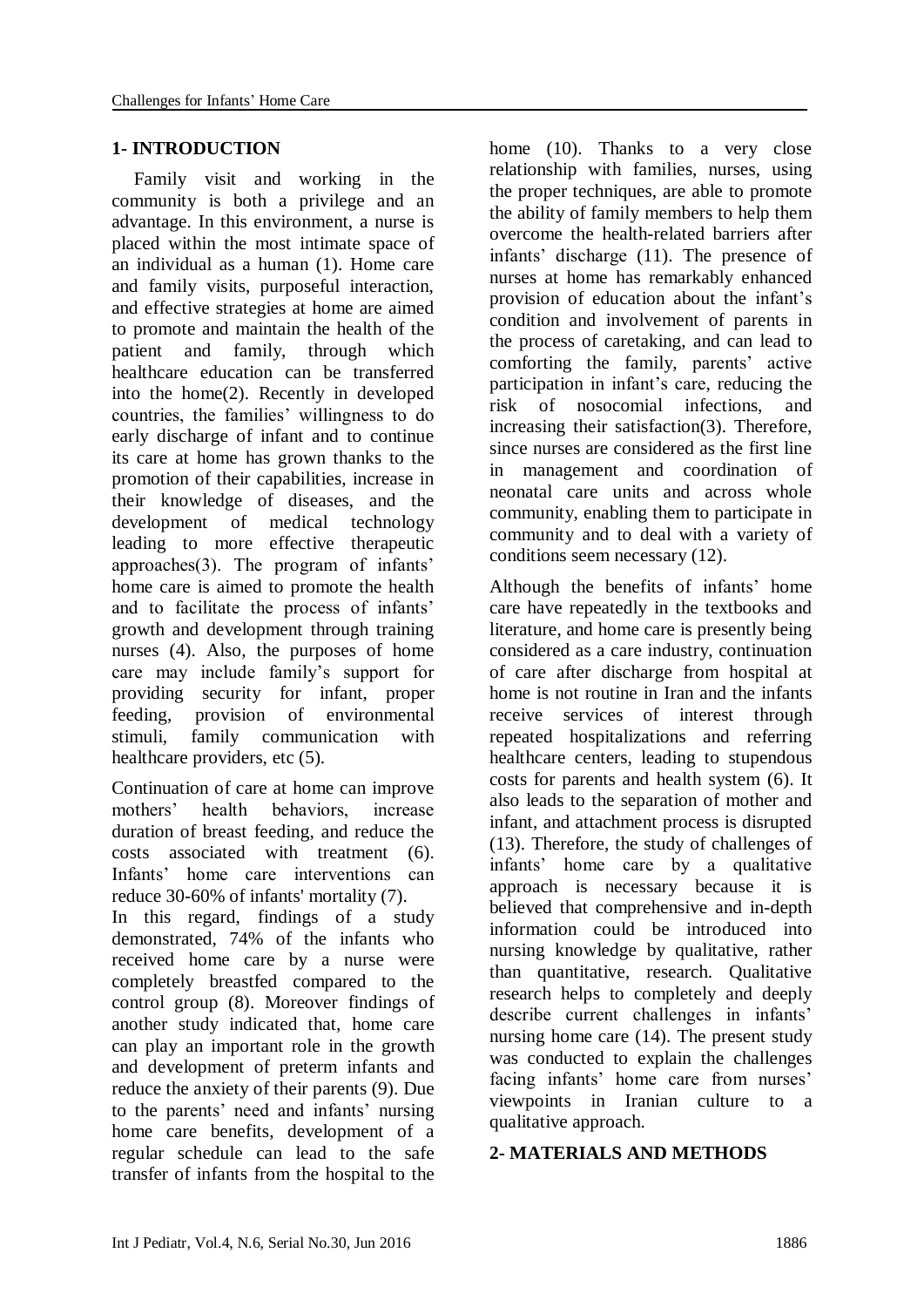This qualitative study was conducted from March to September, 2015 (during 6 months).

## **2-1. Inclusion criteria**

Inclusion criteria included over 6 month history of working in neonatal units.

# **2-2. Exclusion criteria**

The exclusion criteria, was unwillingness to participate in the study.

# **2-3. Methodology**

In this study, 20 nurses working in the neonatal units were enrolled by purposeful sampling. Research fields were neonatal units of University hospitals in Isfahan, Iran in 2015. Data were collected through individual and group interviews and the place of interview was decided to be neonatal units at the hospitals under study because it was convenient to participants. The duration of individual interviews was determined 30 to 60 minutes and group interviews 60 to 90 minutes. So that, three sessions of group discussion were attended by 12 neonatal nurses who were divided into three four-member groups. Interview started with open-ended questions such as: "What is your opinion about infants' home care? and what are the advantages and disadvantages of home care?". The next question said "What is the role of the nurse in infants' home care? Finally, the interview continued with exploratory questions till the saturation and repetition of data were achieved, so that no new code was derived in the last three interviews. All individual and group interviews were recorded on audiotape, transcribed verbatim and immediately analyzed.

# **2-4. Validity and Reliability**

The credibility, dependability, fittingness, and conformability were considered as criteria of scientific rigor in qualitative research (16). One of the best ways to increase the reliability of data is long-term involvement of the researcher with the research subject, and since the researcher was constantly interacting with the participants appropriately before and during the study, the reliability of data increased. For review, the generated codes and classes were reviewed by the experienced lecturers. They also commented on the rectitude of codes and classes. The participants were enrolled from all age groups, various working histories, and rotated or fixed working shifts to enhance the generalizability of the findings (17, 18).

# **2-5. Data analysis**

Analysis of the data was run shortly after their generation by conventional content analysis. Conventional content analysis was used to subjectively interpret the content of textual data. This approach has been designed to describe phenomenon and researcher, instead of using predefined categories, utilizes the names and classes derived from data and gains new insight through a close relationship with and dipping into the data. Many qualitative studies have incorporated this approach to the design and analysis of the study (15).

In the first phase, the researcher read the whole text to familiarize with the data. The researcher was immersed into the data to gain the ideas of the content, and wrote down generally the received data from interviews with frequent review of data. Secondly, the text was read line by line, and the phrases or words related to the concepts of interest were underlined.

After basic codes and subsequently conceptually similar codes were generated, they were assigned to a single cluster and semantically related clusters were assigned to a class. Then, similar classes were consolidated.

## **2-6. Ethical consideration**

For ethical considerations, ethical approval was issued by Research and Technology Deputy of Isfahan University of Medical Sciences and relevant authorities for this study. During the whole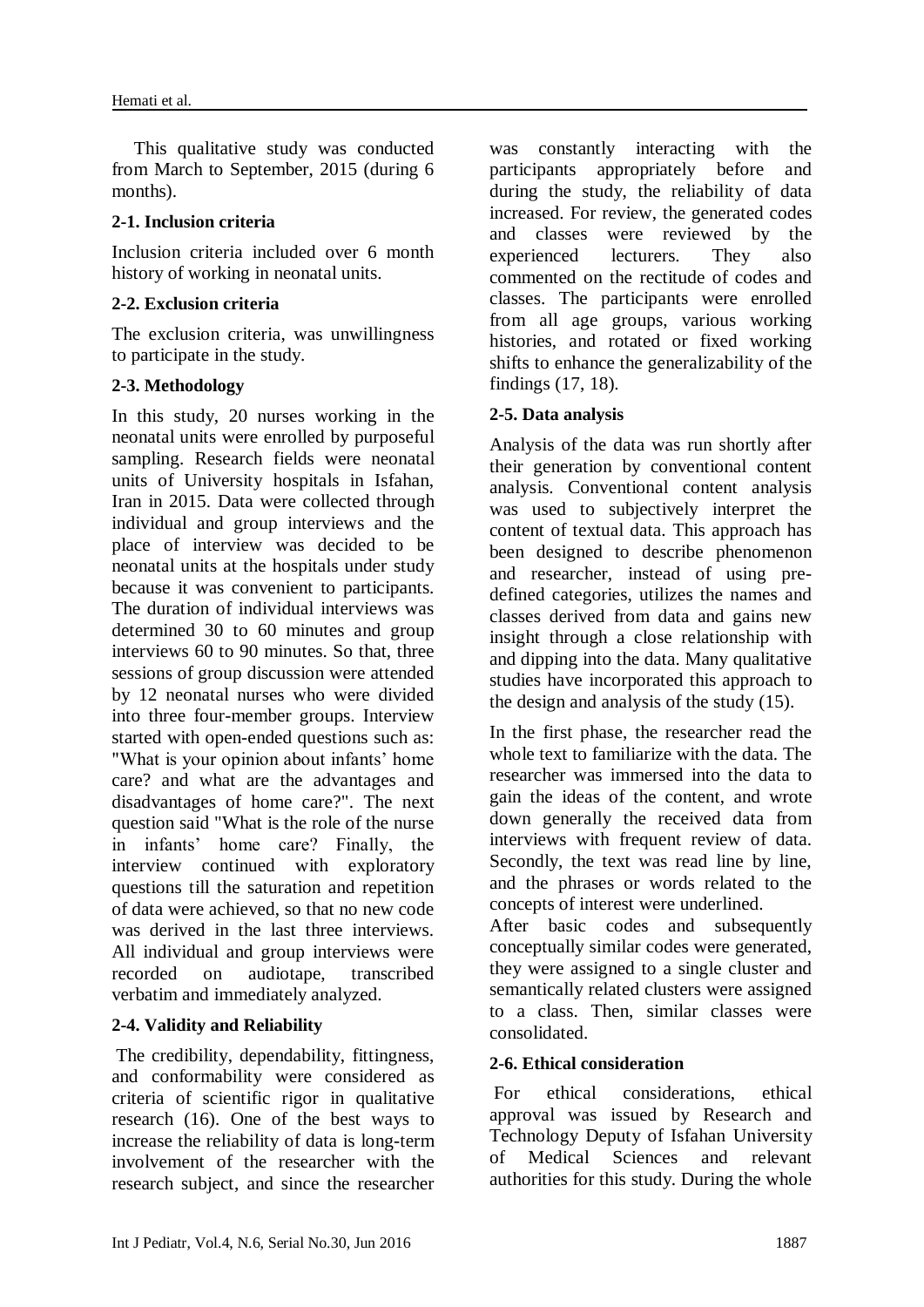research process, ethical considerations such as oral informed consent to ensure anonymity, confidentiality of information, discontinuation of participation at any time, and the provision of ethical obligations were observed.

## **3-RESULTS**

The participants in this study were 20 female nurses [head nurses (n=2), educational supervisors (n=1) and nurses

(n=17)] working in neonatal intensive-care units (NICUs) were aged 25 to 37 years. All participants had BS degree and history of working for at least 6 months and at most 20 years in the neonatal or neonatal intensive care units.

The study findings indicated that the challenges of infants' home care were divided into 4 categories and subdivided into 12 subcategories (**Table.1**).

**Table 1:** Categories and subcategories challenges facing infants' home care from nurses

| Main-Category                  | Sub-category                                    |
|--------------------------------|-------------------------------------------------|
| The need to warn the community | Community's awareness of the need for home care |
|                                | Continuity of nursing care at home              |
|                                | Informing through the media                     |
| Culture                        | Need to change community's viewpoints           |
|                                | Nurse's concern presence at strangers' houses   |
|                                | The need for spouse's support                   |
| Need for sense of security     | Lack of security during home care               |
|                                | Being afraid of the people inside the house     |
|                                | Need for defensive preparation                  |
| Legal support                  | Insufficient support during infant's care       |
|                                | Blaming nurse                                   |
|                                | Fear of intervention at home                    |

## **3-1.The need to warn the community**

Informing community about the issue of infants' home care after discharge plays an important role in reducing complications and infant's returning to neonatal units. Lack of knowledge of nursing home care interventions can lead to complications in the patient after discharge.

A participant, in this regard, told: "The purpose of home caring by nurse must become clear to people, they should appreciate the job on which a nurse spent all this time-- if a nurse goes to a house and solves the problem of feeding, this number of families do not return to hospitals". The community's perceptions of nursing interventions are confined to the hospital, and parents have no knowledge of the importance and benefits of nursing home care interventions. Through informing mothers about the benefits

derived from this growing industry at infant's hospital stay, nursing care skills could be enhanced across the community. One of the participants, in this line, stated: "In many cases, informing families about nursing home care at ward is very good. They can explain for them in the ward and clarify nurses' role in home care. Mother should know that nurse can go to home to assist her in feeding or bathing her infant".

Meanwhile, mass media play a crucial role in informing the community about the value of nursing home care. One of the nurses criticized: "So much they advertise for a simple salty snack on television, they advertise nothing for such important issue, so that this work's value at least could be known across the community—many don't know that a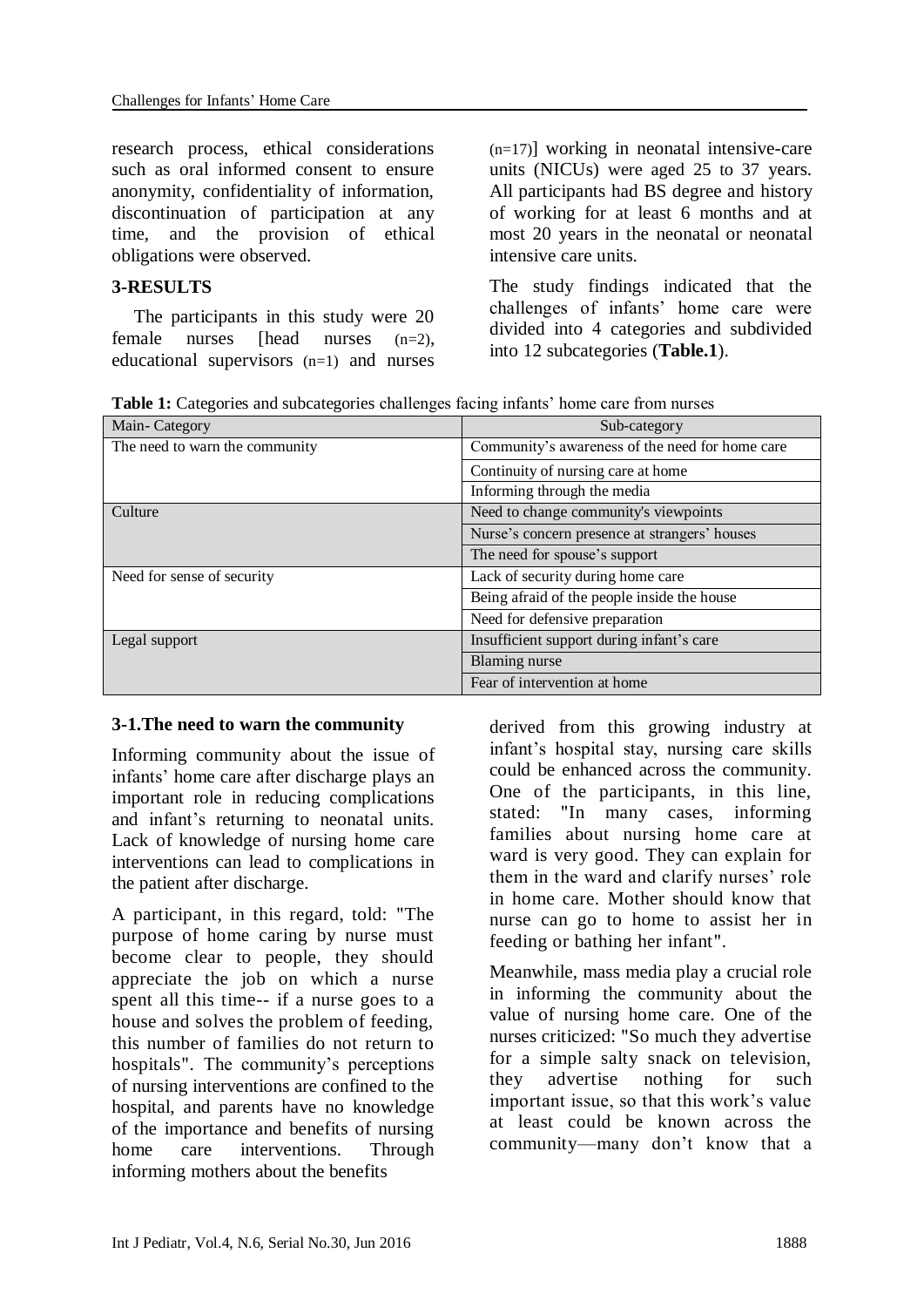nurse can offer a mother specialized assistance at home".

The importance of the media's role in informing community about nurses' role after patient discharge contributes to reducing patients' referring and increasing nurses' capability. Confinement of nursing practice to clinical setting and lack of sufficient knowledge of the important role of nurses in the promotion of infants' health after discharge is one of the important issues which nursing managers and professionals should satisfactorily address to mitigate this challenge and enhance nurses' capability.

# **3-2.Culture**

For home care, culture and the change in community's attitude seem necessary. Culture of home care and the programs regarding decentralization from health centers to community and subsequently smaller unit, i.e. family, is an important issue which has not been adequately addressed in Iran. Academic education and scientific and clinical nursing is an important issue about which informing families is necessary to change their attitude. Recently, because of increased ability of nurses in all care dimensions, community's attitude has changed. Therefore, informing community about nurses' empowerment for home care after patients' discharge is an issue which can change their attitude toward nursing interventions at home.

One of the nurses, in this regard, said: "Nursing home care has been remained to be widely known in Iran. Understanding that a nurse comes for visiting infant to do specialized care is different from a babysitter. Infants' nurse is an educated individual, it is important to clarify it". Another participant acknowledged: "Many times, when a nurse enters into a home, it's enough for an acquaintance to see her. Nothing else is needed. Then, he/she wonders why she (nurse) has entered into this house".

The current culture among Iranian families and the important role of families with regard to the presence at unfamiliar individuals' homes is another issue potentially contributing to the arguments regarding nursing home care. Lack of proper nursing position, especially at home, provides conditions leading to husbands not allowing their wives to go others' homes. Therefore, nurses may be unwilling to do home care. One of the nurses stated: "I went to change gastric tube of the child of a friend of mine—I wish my husband would not find out; if he did, then he wouldn't let me even go to the hospital".

Since community has not yet become sufficiently aware of nurses' important role in home care after patients' discharge, informing community about such capability could help to change the Iranian culture and community's attitude toward it.

# **3-3. Need for security**

Study findings indicated that one of the important challenges facing home care is nurses' sense of insecurity when being present in an unfamiliar environment. Addressing security issues of nursing home care is a crucial issue which prevents some challenges for nurses. Therefore, attention to providing arrangements for nurses' presence to do home care interventions, including security, is an issue which needs to be considered by nursing managers.

One of the participants told: "You need a bodyguard to have no problem when you enter into a house, because I, as a nurse, do not know the people in the house at all".

Feeling of hazard by the nurse and lack of security for doing home care should be considered as an obstacle to the willingness of some nurses to do this valuable work. One of the nurses, in this regard, told: "How a nurse can agree to enter into a home where she does not know what is happening".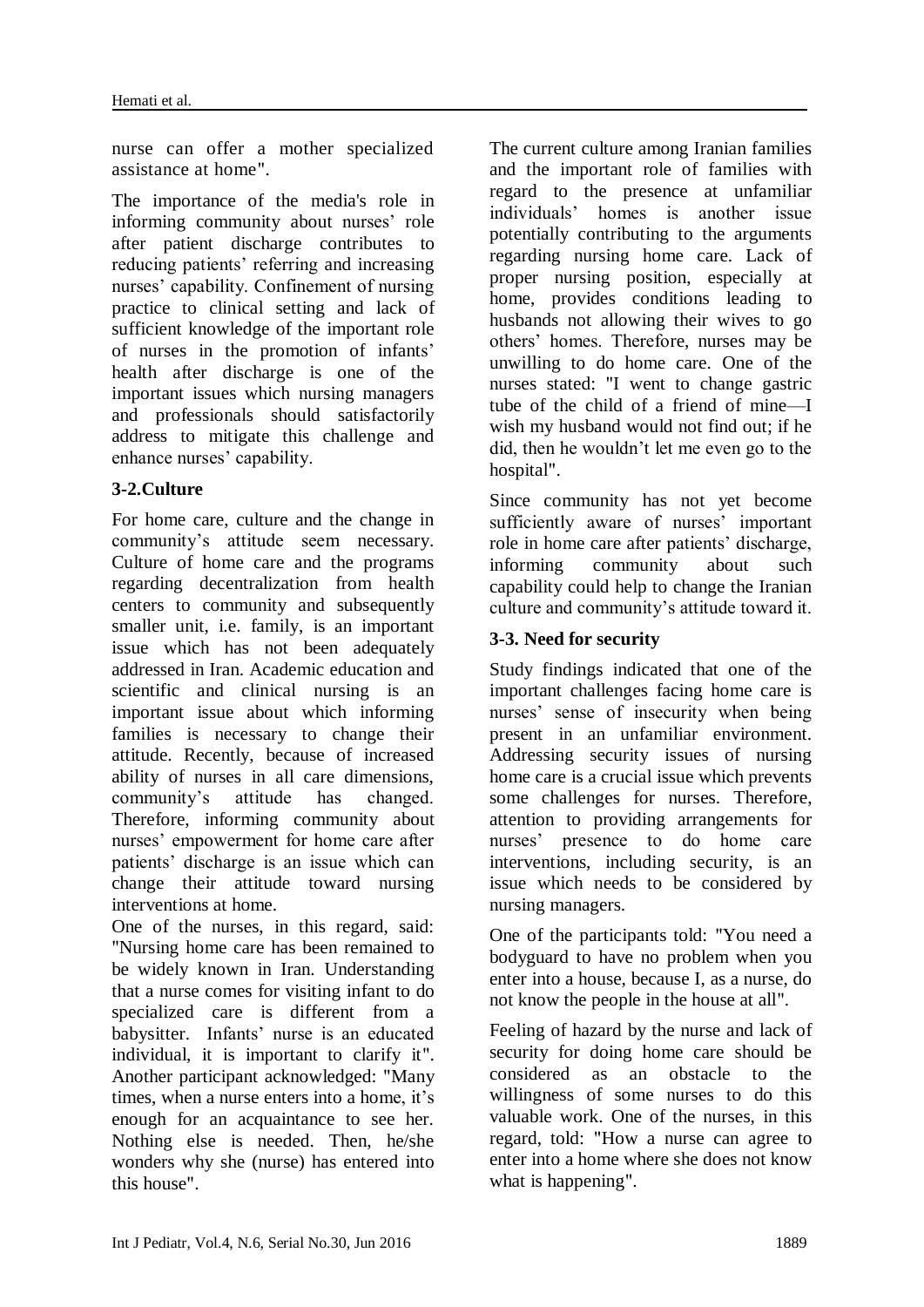Nurses' unawareness of the individuals in a house and fear of entering into houses was one of the issues raised by the participants. The families with different socio-cultural characteristics and nurses' unawareness of the individuals could lead to fear and unsatisfactory motivation in nurses to enter into a house.

One of the nurses, in this regard, acknowledged: "A very great risk you should take to enter into the house because you should always be careful a problem not to happen to you—we should be able to defend ourselves in emergency circumstances".

# **3-4.Legal support**

Home care intervention requires legal support for nurse by national healthcare system, because it could increase nurses' tendency and ultimately help to promote infants' health. Insufficient support for nursing home care for infants, by the participants' statements, could reduce nurses' tendency to do infants' home care.

One of the participants, in this line, stated: "It's enough for a nurse to go to a house and a problem happen to a child, who supports [him/her]? Just some stress comes to you".

Infancy is a critical period, and infants are very vulnerable. If some problems happen to an infant during this period, the nurse may be considered as responsible for it and the lack of legal support for the nursing home care leads to some problems for nurses. One of the nurses stated: "A problem is enough for them to tell that this nurse came and did not know what to do for the problem that happened to my child. Then, just like other cases, the nurse is found guilty and supported nowhere".

Another nurse acknowledged: "I put the child on gastric tube to feed; for several times it had no problem with feeding, but the next day [when] the mother fed it, the tube took out and the infant got cyanosis. They told me you are guilty, [you] didn't put [the tube] on properly--Who would support me in this situation?"

Insufficient support for home care interventions could ultimately cause inadequate interest in nursing home care of the baby, because legal involvement, in case of an accident to infant and insufficient support for nurse, can lead to complications, which is both a threat to subsequent nursing home care and a factor to increase his/her individual and family stresses. In this regard, one of the participants told: "In our ward, if, God forbid, a problem would happen, all blame the nurse for that. Now, if she is going to go a house and do an intervention for a child and a problem would happen, then who supports [him/her]? No ones".

Therefore, legal support during home care is one of the arrangements which nursing policy makers should address adequately because failure to address this critical issue could lead to disregard of nurses' capabilities of enhancing their role in care in the community.

# **4-DISCUSSION**

Today, nursing home care is an effort to meet the needs of many patients in the community; therefore, it requires the cooperation among health care team members. With such philosophy, home is a preferred setting for higher quality care as compared with hospital (19). The present study was an in-depth investigation and full description of challenges which nurses encounter in doing home care after infants' discharge. Community members' knowledge of nurses' important roles in nursing interventions was one of the issues highlighted by the participants. Given that the early years of life is an opportunity to improve infants' health, the parents should learn how to provide effective care for their infant and facilitate the development of their infant by providing rich experiences (20).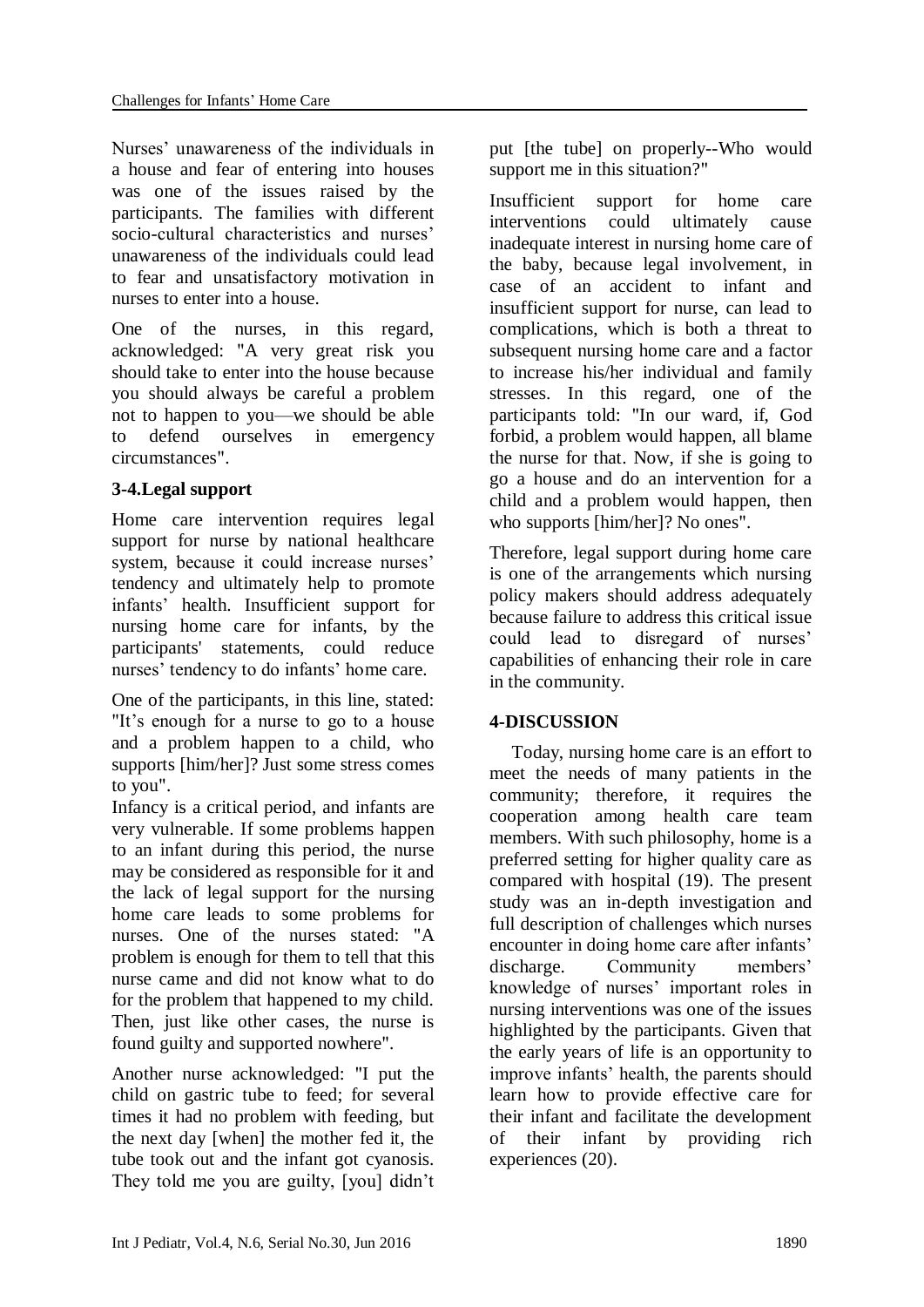In developed countries, families' willingness to discharge infant early and to continue its care at home has increased due to the promotion of families' capabilities and their knowledge of medical technology leading to more effective and less risky therapeutic approaches(3).

In Canada, preterm infants are transferred to home to continue treatment there and all care is conducted under the supervision of intensive care units, leading to increased sense of competence in infants' care in parents and providing basic maternal and infant health promotion due to supporting them by healthcare team at home(21).

Home care centers which date back to over 35 years ago in developed countries such as Canada (11), have increased the abilities of parents in infant care and hence have reduced repeated referring to hospitals.

In recent years, the establishment of nursing counseling and service centers has been authorized in Iran with home care as one of the main defined duties. But, unfortunately many families are not aware of such centers and therefore refer public health centers or clinics for any problems. According to the statements by participants, informing parents is essential during infants' stay at hospital. Given the media's important role in informing the public, families need to be informed by them. Media are the most powerful tool for the development and spread of ideas and the most efficient means to penetrate the culture and attitudes into the heart of communities. Mass media as an agent of transfer of values have a wide range of audience and all members of community, regardless of socioeconomic class, are under their influence (22).

Another main generated category was culture. Need for changing community's attitude towards nursing skills, nurses' concern over colleagues' and relatives' thinking of attending strangers' home, and the necessity of spouse's support were the constructive subthemes of this theme. A

similar study reported no appropriate relationship between nurses and the people at home in caretaking, no standard of visiting individuals at home, and nurses' unwillingness to take care of the patients at farther homes as cultural challenges(23). Moreover, a study reported nurses' shame for determining the cost of home care as a cultural challenge (24).

Therefore, given the current cultural challenge facing home care in Iran, the media not only could be helpful in giving awareness to community's individuals, but also contribute importantly to changing the culture and attitudes towards nurses' capabilities. Culture of home care and the programs regarding decentralization from health centers to community and subsequently smaller unit, i.e. family, is one of the most important steps in the dissemination of this type of care (19).

Since home care is a new issue in Iran and there is cultural resistance to nursing home care of infants, then focusing on reduction of this resistance, and according to statements by participants, is necessary. Generally, the existence of a coordinated and comprehensive program for culture of home care in Iran causes both the role of nursing counseling centers to be made more visible and the parents to appreciate the role of home care interventions in infants' health promotion more seriously. Another derived theme was security required by nurses for home care. Communicating with the patient, commuting to his/her house, and maintaining security are some of the most important concerns of all nurses who work across community. Therefore, related safety precautions must be considered. Although following some guidelines to increase nurse's security such as having a guide and/or map, car, cell phone, and pager and wearing special dress should be seriously considered when a nurse works outside the institute, the patient's home environment includes a sociocultural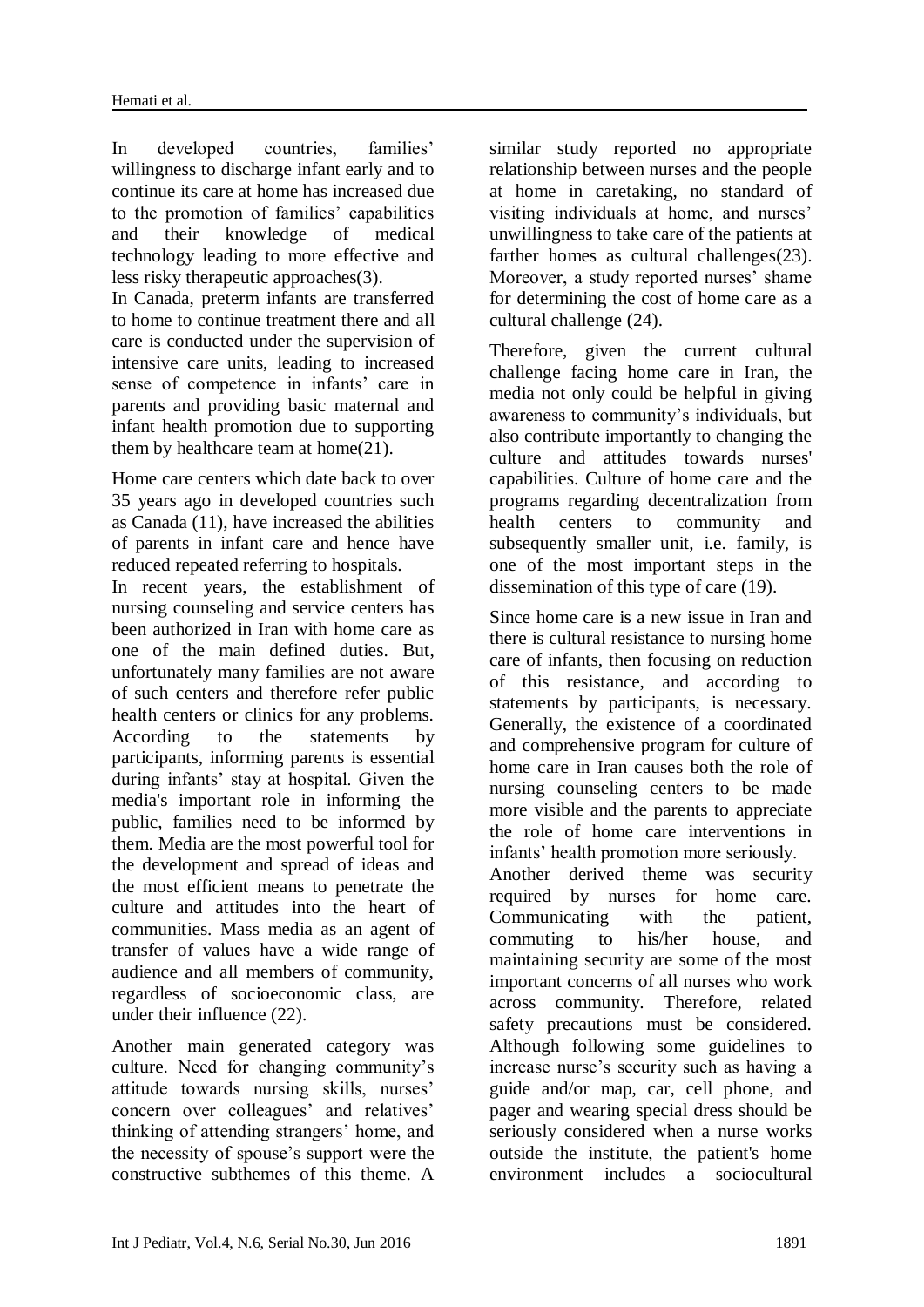context in which compliance with professional standards should be considered to increase security.

Although the patient's health status and health interventions for patient and his/her family should be considered, nurses should remember when they go to a patient's home, they are considered as guest and therefore should be completely polite to provide themselves with respect and security(19).

The participants' statements confirm the importance of nurse's security in doing home care. For agencies of service offering in the United States, some guidelines on how to maintain nurses' security in home caring has been developed to facilitate care (25).

The findings of a study indicated that certain factors such as existence of guns in the home, verbal abuse, substance abuse, and fear of physical injury led to reduced safety of nurses while they were doing home care (26). Moreover, another study supported the management attention to risk and protective factors in caretaking of the patients at home (27).

The factors such as the presence of psychotic patients at home or doing home care in the neighborhoods where culprits are living have been reported as safety issues (28). Since there is no nursing home care of infants after discharge in Iran, there are not special guidelines consistent with Iran's current culture. Therefore, it is necessary to codify such guidelines using the viewpoints of health professionals and nurses.

Finally, legal support for healthcare nursing interventions is one of legal issues, which in many cases is stressful for nurses and patients. Nurses' support and explanation of the legal cases and providing appropriate solutions are necessary at the time of nursing home care for the infants (19). Although legal considerations in the home care of the mother and infants are not much different from ethics and law in health settings, they should be followed more seriously as compared to medical centers due to developmental problems in infants and children and their parents.

Doing care without harm to the mother and infant by nurse during healthcare interventions is the first step to prevent legal conflicts (29). Fear of healthcare interventions and accidents for children and finally lack of support by system is a major obstacle which should be addressed. The findings from a qualitative study are unique to that study and cannot be generalized to a large population therefore the result may not be transferable to other settings. The findings of a study indicated that the ethical dilemma and no sufficient time for decision making and caring for patients independently were significant ethical challenges facing home care (30).

The findings from a qualitative study are unique to that study and cannot be generalized to a large population. However, understanding the meaning of a phenomenon in a particular situation is useful for understanding similar phenomenon in a similar situation. Also, the small sample in this study is not necessarily representative of all Iranian nursing.

# **5-CONCLUSION**

The change in attitude toward nurses' role in healthcare interventions after infants discharge is one of the items emphasized by participants. Usually, nurses, midwives, physicians, and other members of healthcare team are unwilling to be present at patient's home, do not realize the importance and philosophy of home care, and somehow conceptualize it as very distant from their profession. Therefore, it is necessary to elucidate the importance of this type of services for health care professionals and to incorporate the required training into the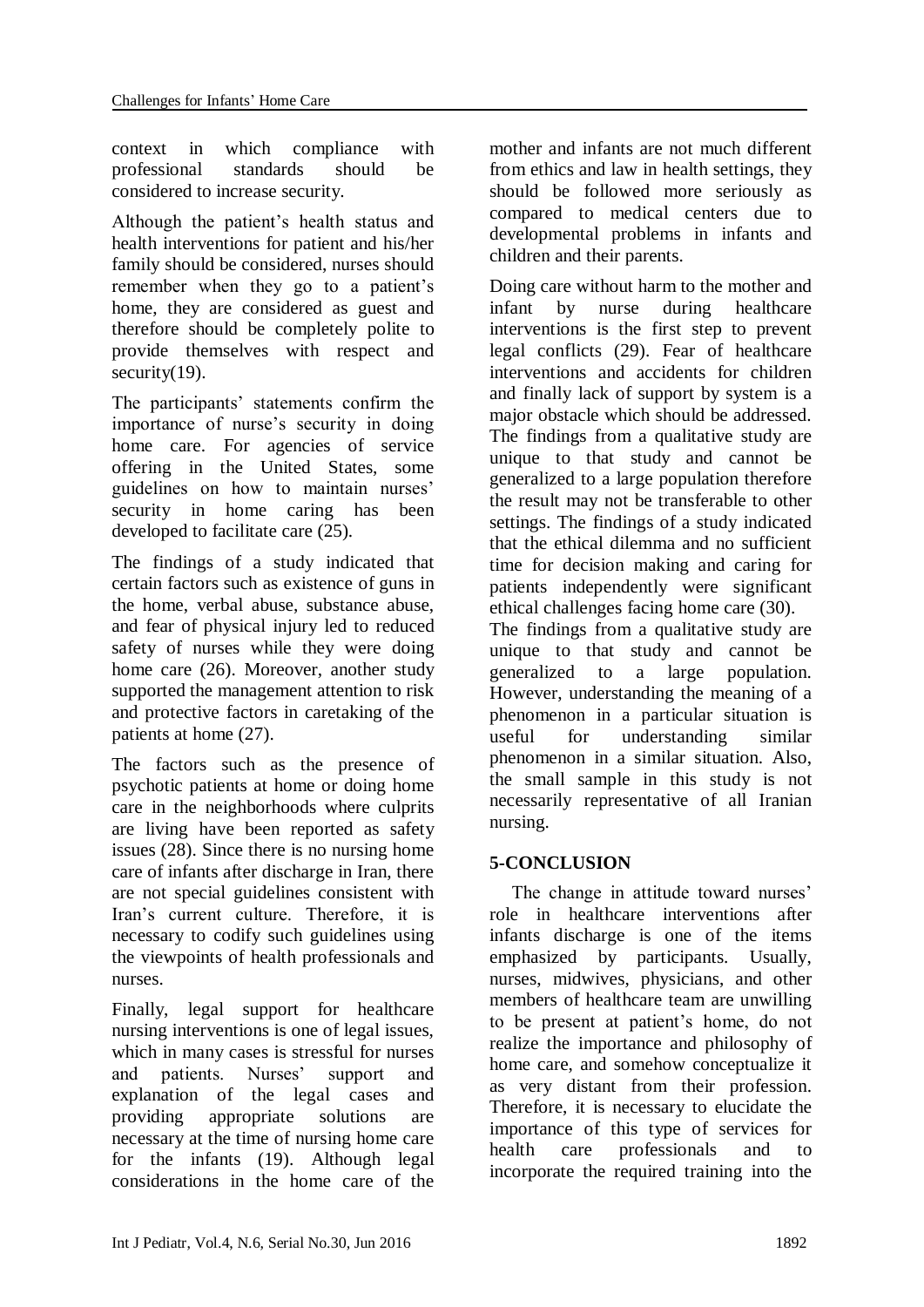programs of patients' services offering. Besides that, some measures should be taken to promote the infants' health after discharge through provision of security, safety, and legal support for nurses.

### **6- CONFLICT OF INTEREST:** None.

#### **7-ACKNOWLEDGMENT**

Hereby, we gratefully thank the support of Nursing and Midwifery Care Research Center in Isfahan University of Medical Sciences for funding this research project.

#### **8-REFERENCES**

1. Karen SL, Sharyn J. Community health nursing for the public health. 2th edition. Boston's and Bartlett publisher; 2009:956.

2. Maurer FA, Smith CM. Community/public health nursing practice: Health for families and populations. 3rd ed. Philadelphia, PA: Elsevier; 2005: 250.

3. Committee on Fetus and Newborn. Hospital Discharge of the High-Risk Neonate. Journal of Pediatrics2008; 122(5):1119–26.

4. Donovan EF, Ammerman RT, Besl J, Atherton H, Khoury JC, Altaye M, et al. Intensive home visiting is associated with decreased risk of infant death. Pediatrics 2007; 119 (6): 1145-51.

5. [Ogbuanu CA,](http://www.ncbi.nlm.nih.gov/pubmed/?term=Ogbuanu%20CA%5BAuthor%5D&cauthor=true&cauthor_uid=19154191) [Jones CA,](http://www.ncbi.nlm.nih.gov/pubmed/?term=Jones%20CA%5BAuthor%5D&cauthor=true&cauthor_uid=19154191) [McTigue JF,](http://www.ncbi.nlm.nih.gov/pubmed/?term=McTigue%20JF%5BAuthor%5D&cauthor=true&cauthor_uid=19154191) [Baker SL,](http://www.ncbi.nlm.nih.gov/pubmed/?term=Baker%20SL%5BAuthor%5D&cauthor=true&cauthor_uid=19154191) [Heim M,](http://www.ncbi.nlm.nih.gov/pubmed/?term=Heim%20M%5BAuthor%5D&cauthor=true&cauthor_uid=19154191) [Baek J,](http://www.ncbi.nlm.nih.gov/pubmed/?term=Baek%20J%5BAuthor%5D&cauthor=true&cauthor_uid=19154191) [Smith LU,](http://www.ncbi.nlm.nih.gov/pubmed/?term=Smith%20LU%5BAuthor%5D&cauthor=true&cauthor_uid=19154191) et al. A program evaluation of postpartum/newborn home visitation services in Aiken County, South Carolina. Public Health Nursing 2009; 26(1): 39-47.

6. Edraki M, [Moravej](http://www.ncbi.nlm.nih.gov/pubmed/?term=Moravej%20H%5Bauth%5D) H, [Rambod](http://www.ncbi.nlm.nih.gov/pubmed/?term=Rambod%20M%5Bauth%5D) M. Effect of Home Visit Training Program on Growth and Development of Preterm Infants: A Double Blind Randomized Controlled Trial. Int J Community Based Nurs Midwifery 2015; 3(1): 12–22.

7. [Willis JR,](http://www.ncbi.nlm.nih.gov/pubmed/?term=Willis%20JR%5BAuthor%5D&cauthor=true&cauthor_uid=22147281) [Kumar V,](http://www.ncbi.nlm.nih.gov/pubmed/?term=Kumar%20V%5BAuthor%5D&cauthor=true&cauthor_uid=22147281) [Mohanty S,](http://www.ncbi.nlm.nih.gov/pubmed/?term=Mohanty%20S%5BAuthor%5D&cauthor=true&cauthor_uid=22147281) [Singh V,](http://www.ncbi.nlm.nih.gov/pubmed/?term=Singh%20V%5BAuthor%5D&cauthor=true&cauthor_uid=22147281) [Kumar A,](http://www.ncbi.nlm.nih.gov/pubmed/?term=Kumar%20A%5BAuthor%5D&cauthor=true&cauthor_uid=22147281) [Singh JV,](http://www.ncbi.nlm.nih.gov/pubmed/?term=Singh%20JV%5BAuthor%5D&cauthor=true&cauthor_uid=22147281) et al. Impact of community-based behavior-change management on perceived neonatal morbidity: a cluster-randomized controlled trial in Shivgarh, Uttar Pradesh, India. [J Trop Pediatr](http://www.ncbi.nlm.nih.gov/pubmed/?term=Effect+of+community-based+behavior+change+management+on+neonatal+mortality+in+Shivgarh%2C+Uttar+Pradesh%2C+India%3A+a+cluster-randomized+controlled+trial) 2012; 58(4):286-91.

8. [Askelsdottir B,](http://www.ncbi.nlm.nih.gov/pubmed/?term=Askelsdottir%20B%5BAuthor%5D&cauthor=true&cauthor_uid=23434021) [Lam-de Jonge W,](http://www.ncbi.nlm.nih.gov/pubmed/?term=Lam-de%20Jonge%20W%5BAuthor%5D&cauthor=true&cauthor_uid=23434021) [Edman G,](http://www.ncbi.nlm.nih.gov/pubmed/?term=Edman%20G%5BAuthor%5D&cauthor=true&cauthor_uid=23434021) [Wiklund I.](http://www.ncbi.nlm.nih.gov/pubmed/?term=Wiklund%20I%5BAuthor%5D&cauthor=true&cauthor_uid=23434021) Home care after early discharge: Impaction healthy mothers and newborns. Midwifery 2013; 29:927–934.

9. [Spencer-Smith MM,](http://www.ncbi.nlm.nih.gov/pubmed/?term=Spencer-Smith%20MM%5BAuthor%5D&cauthor=true&cauthor_uid=23129084) [Spittle AJ,](http://www.ncbi.nlm.nih.gov/pubmed/?term=Spittle%20AJ%5BAuthor%5D&cauthor=true&cauthor_uid=23129084) [Doyle](http://www.ncbi.nlm.nih.gov/pubmed/?term=Doyle%20LW%5BAuthor%5D&cauthor=true&cauthor_uid=23129084)  [LW,](http://www.ncbi.nlm.nih.gov/pubmed/?term=Doyle%20LW%5BAuthor%5D&cauthor=true&cauthor_uid=23129084) [Lee KJ,](http://www.ncbi.nlm.nih.gov/pubmed/?term=Lee%20KJ%5BAuthor%5D&cauthor=true&cauthor_uid=23129084) [Lorefice L,](http://www.ncbi.nlm.nih.gov/pubmed/?term=Lorefice%20L%5BAuthor%5D&cauthor=true&cauthor_uid=23129084) [Suetin A,](http://www.ncbi.nlm.nih.gov/pubmed/?term=Suetin%20A%5BAuthor%5D&cauthor=true&cauthor_uid=23129084) et al. Longterm Benefits of Home-based Preventive Care for Preterm Infants: A Randomized Trial. Journal of Pediatrics 2012; 103(6):1094-1101.

10. Whyte RK. Safe discharge of the late preterm infant. Pediatric Child Health2010; 15(10):655-60.

11. Leifer G. Maternity Nursing: an introductory text, 10th Edition, Saunders; 2008.

12. [Valizadeh L,](http://www.ncbi.nlm.nih.gov/pubmed/?term=Valizadeh%20L%5BAuthor%5D&cauthor=true&cauthor_uid=23056885) [Zamanzadeh V,](http://www.ncbi.nlm.nih.gov/pubmed/?term=Zamanzadeh%20V%5BAuthor%5D&cauthor=true&cauthor_uid=23056885) [Akbarbegloo M,](http://www.ncbi.nlm.nih.gov/pubmed/?term=Akbarbegloo%20M%5BAuthor%5D&cauthor=true&cauthor_uid=23056885) [Sayadi L.](http://www.ncbi.nlm.nih.gov/pubmed/?term=Sayadi%20L%5BAuthor%5D&cauthor=true&cauthor_uid=23056885) Importance and Availability of Nursing Support for Mothers in NICU: A Comparison of Opinions of Iranian Mothers and Nurses. Iranian Journal of Pediatrics2012; 22 (2): 191-96.

13. Valizadeh L, Namnabati M, Zamanzadeh V, et al. Factors affecting infant's transition from neonatal intensive care unit to home: A qualitative study. Iran J Nurs Midwifery Res 2013; 18(1): 71–8.

14. Burns N&Grove S. The practice of nursing research appraisal, synthesis and generation of evidence. 6th ed. St Louis: Saunders; 2009:50-62.

15. Hsieh HF, Shannon SE. Three approaches to qualitative content analysis. Qualitative Health Research 2005; 15: 1277- 88.

16. Green B. Personal constructs psychology and content analysis. Personal Construct Theory &Practice 2004; 1: 82-91.

17. [Vaismoradi M,](http://www.ncbi.nlm.nih.gov/pubmed/?term=Vaismoradi%20M%5BAuthor%5D&cauthor=true&cauthor_uid=23480423) [Turunen H,](http://www.ncbi.nlm.nih.gov/pubmed/?term=Turunen%20H%5BAuthor%5D&cauthor=true&cauthor_uid=23480423) [Bondas T.](http://www.ncbi.nlm.nih.gov/pubmed/?term=Bondas%20T%5BAuthor%5D&cauthor=true&cauthor_uid=23480423) Content analysis and thematic analysis: Implications for conducting a qualitative descriptive study. [Nurs Health Sci](http://www.ncbi.nlm.nih.gov/pubmed/23480423) 2013; 15(3):398-405.

18. Glaser BG. The future of Grounded theory. Qual Health Res 1999; 9: 836-45.

19. Robyn R. Home Care Nursing Practice: Concepts and Application.4th ed. Elsevier Mosby; 2006.